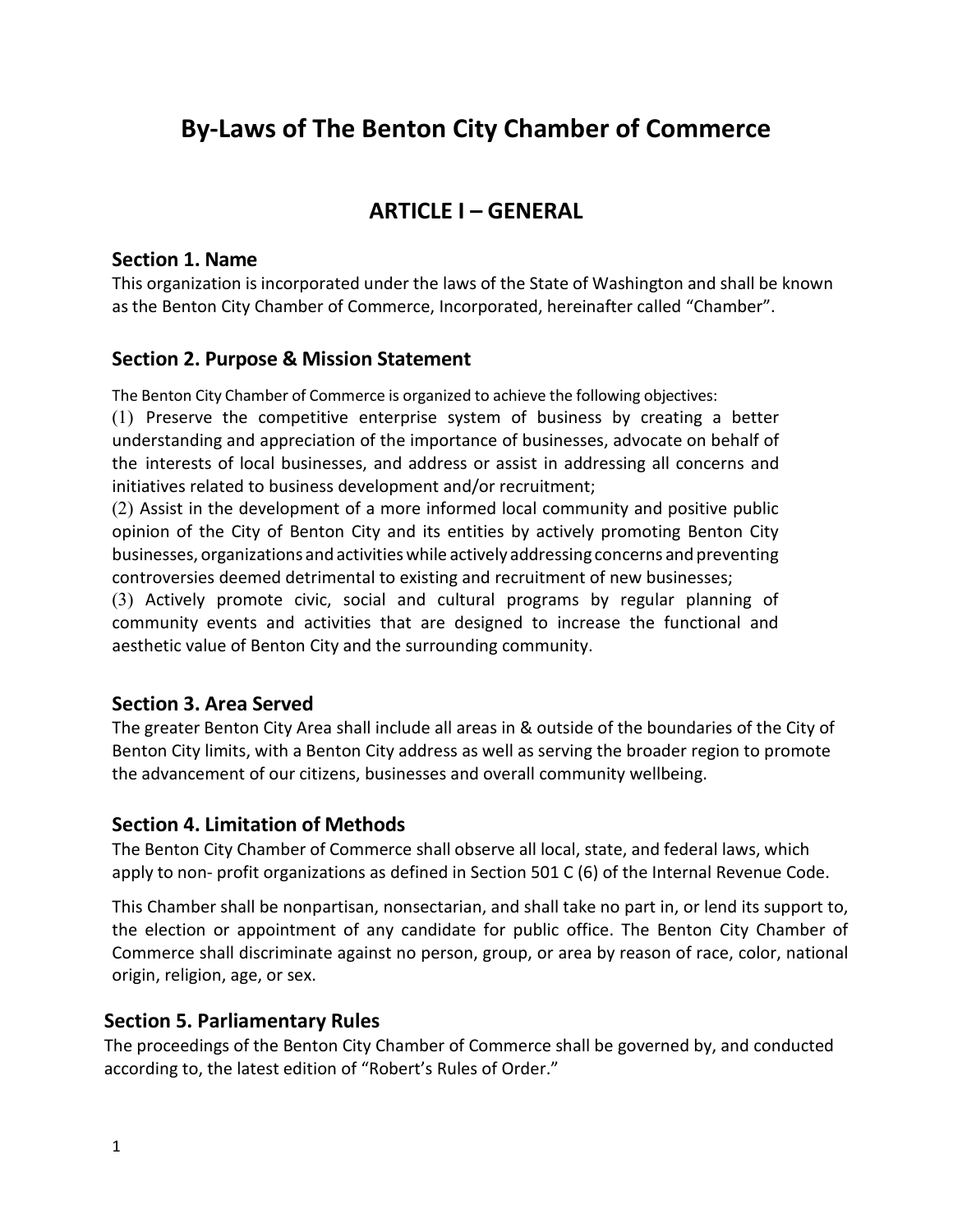# **ARTICLE II – MEMBERSHIP**

## **Section 1. Eligibility**

Any interested person, firm, organization, association, corporation, partnership, estate, firm, municipal or government body having a vested business interest in Benton City may be eligible to apply for membership in the Benton City Chamber of Commerce.

#### Classifications -

There shall be two (2) classes of membership, these are: 1) Individual and 2) Business/Organizational

## **Section 2. Procedures**

A person, business or organization may become a member at any time by contacting the Chamber Office, completing an application form, and paying dues. A business or organization may change its designated representative at any time by notifying the Chamber Office. Membership renewals and new memberships will be solicited year-round. A member must be willing to adhere to the bylaws, rules and regulations of the Benton City Chamber of Commerce.

## **Section 3. Dues**

Membership dues shall be at such rate or rates, schedule or formula as may be from time to time prescribed by the Board of Directors payable in advance. Businesses and organizations may contribute additional amounts in proportion to their size, resources, and interest in Chamber activities. Annual dues shall become due on the commencement of each calendar year. Any member terminated or restricted due to failure to pay may be reinstated after payment of dues. Dues shall be delinquent thirty (30) days after they become payable. Any member delinquent for more than ninety (90) days will lose membership rights and/or benefits, to which can be reinstated after payment of dues.

## **Section 4. Termination**

- A. Any member may resign from the Chamber upon written request to the Board of Directors.
- B. Any member not in good financial standing may be terminated by the Board of Directors, at a regularly scheduled meeting, by a two-thirds (2/3) vote, unless otherwise extended for good cause.
- C. Any member may be expelled by a two-thirds (2/3) vote of the Board of Directors, at a regularly scheduled meeting, for conduct unbecoming of a member or prejudicial to the aims or repute of the Chamber, after notice and opportunity for a hearing is afforded the member complained against.

## **Section 5. Voting**

Procedure -

In any proceeding in which voting by members is called for, each member in good standing shall be entitled to cast one (1) vote. Each member shall vote in person, via mailed in ballot or electronically if the member is unable to attend in person. Electronic voting will occur prior to any board meetings and all electronic votes will be saved and noted in the following meeting's minutes. A business or organization may acquire only one (1) voting membership. Additional persons in the business or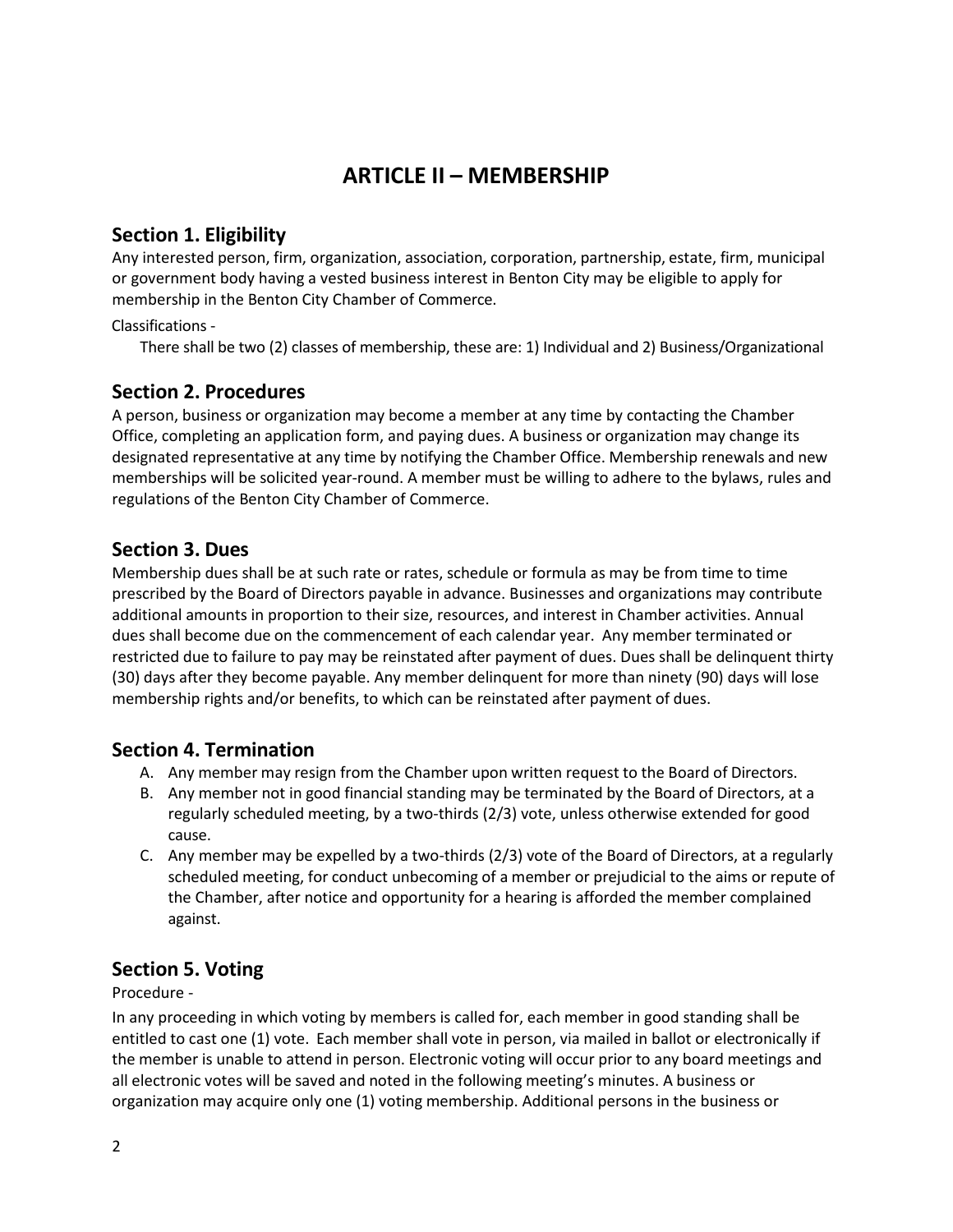organization may obtain personal memberships to acquire the right to vote in regular Chamber business meetings.

- 1. At the October general membership Chamber meeting of each year, the current President shall announce Chamber Officer positions are approaching and to begin marketing election process and opportunities to the Chamber membership in addition to the general public. Interested Chamber Members not running for an officer position can at this meeting volunteer to be on the Election Committee. The Election Committee will gather additional interest for Officer positions and confirm whether occupying Officers are running for reelection.
- 2. At the November general membership Chamber meeting of each year, the current President shall open the floor for nominations for BC COC Officer positions. Nominations can be made by any voting member of the Chamber. A list of those nominated will be created by the President & Election Committee and approved prior to adjournment of the meeting.
- 3. At the December general membership Chamber meeting of each year, the current President will invite nominated individuals (for each officer position) to present a speech lasting no longer than 3 minutes.
- 4. Following speeches, those running and/or nominated for the position will vacate the meeting area. If there is a motion for a discussion, discussion will take place prior to voting.
- 5. Individual votes will be counted by two designated representatives of the Election Committee from the general membership with no partiality to individuals running, and shall include those write-in ballots completed beforehand as well.
- 6. A simple majority vote is required for confirmation of newly elected officers.

#### Eligibility –

Elections of Officers and the Board of Directors will occur at the December meeting. Positions are elected by a simple majority vote. In order to vote in the Election of Officers and Board of Directors, Chamber members must have registered for membership with the organization no less than sixty (60) days prior to the Elections of Officers. This introductory period shall serve to ensure than members understand and are educated on the purpose, responsibilities and overall function of the Benton City Chamber of Commerce prior to the election of the organization's leadership.

## **Section 6. Exercise of Privileges**

Any firm, association, corporation, partnership, or estate holding membership may designate an individual whom the holder desires to exercise the privileges of membership covered by its subscription(s) and shall have the right to change its membership representative upon written notice.

## **Section 7. Orientation**

At regular intervals, orientation on the purposes and activities of this organization shall be conducted for the following groups: new Directors, new committee chairs and new members. A detailed outline for orientation of each of these groups shall be developed by the Officers and Executive Director. The outline shall be approved by the Board and reviewed every five (5) years.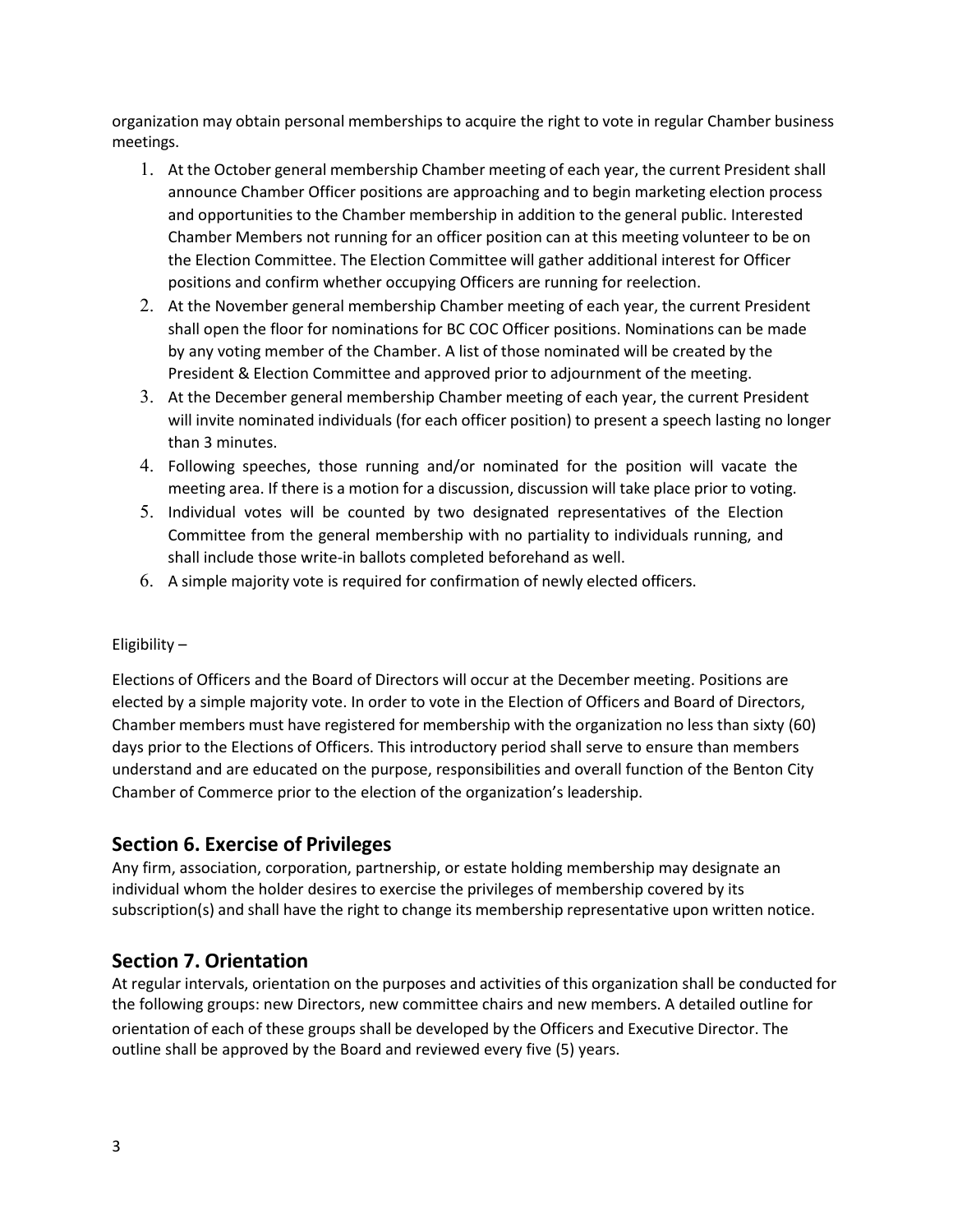### **Section 8. Honorary Membership**

Distinction in public affairs shall confer eligibility to honorary membership. Honorary members shall have all the privileges of members, except the right to vote, and shall be exempt from payment of dues. The Board of Directors may confer or revoke honorary membership by majority vote.

## **Section 9. Ex-Officio Membership**

An Ex-Officio member can be designated by the Board. Ex-Officio members are generally from partner organizations such as The City of Benton City, the Port of Benton, etc. Ex-Officio members are voting members of the Board.

# **ARTICLE III – BOARD OF DIRECTORS AND ELECTED OFFICERS**

### **Section 1. Board of Directors**

The Board of Directors shall be composed of up to twenty (20) members a portion of whom shall be elected annually to serve for two (2) years, or until their successors are elected and have qualified.

## **Section 2. Board meetings and Quorum**

The Board of Directors will meet no less than six (6) times per year, at such time and place as will be determined by them. A minimum of fifty percent (50%) of the current sitting Directors shall constitute a quorum.

## **Section 3. Eligibility for Election**

Any member of the Benton City Chamber of Commerce in good standing shall be eligible for election as a director.

#### **Section 4. Nomination of Directors**

A nominating committee consisting of one (1) Board member and at least two (2) members at large shall be appointed by the President at least sixty (60) days prior the election, in October. The committee's duty shall be to the Board of Directors as there are vacancies.

## **Section 5. Voting**

Voting for the Board of Directors will be by mailed ballot to all members by November 10<sup>th</sup>. Ballots must be returned by December 1<sup>st</sup>. The ballots shall provide for "Write-In" candidates. Write –Ins must be otherwise eligible for the position.

## **Section 6. Vacancies**

The Board of Directors shall have the power to fill all vacancies of the Officers and Directors. The Board of Directors may remove a Board member or Officer by two-thirds vote for missing three (3) consecutive regular meetings, for unexcused absences, cause or not in good financial standing.

## **Section 7. Policy**

The Board of Directors is responsible for establishing procedure and formulating policy of the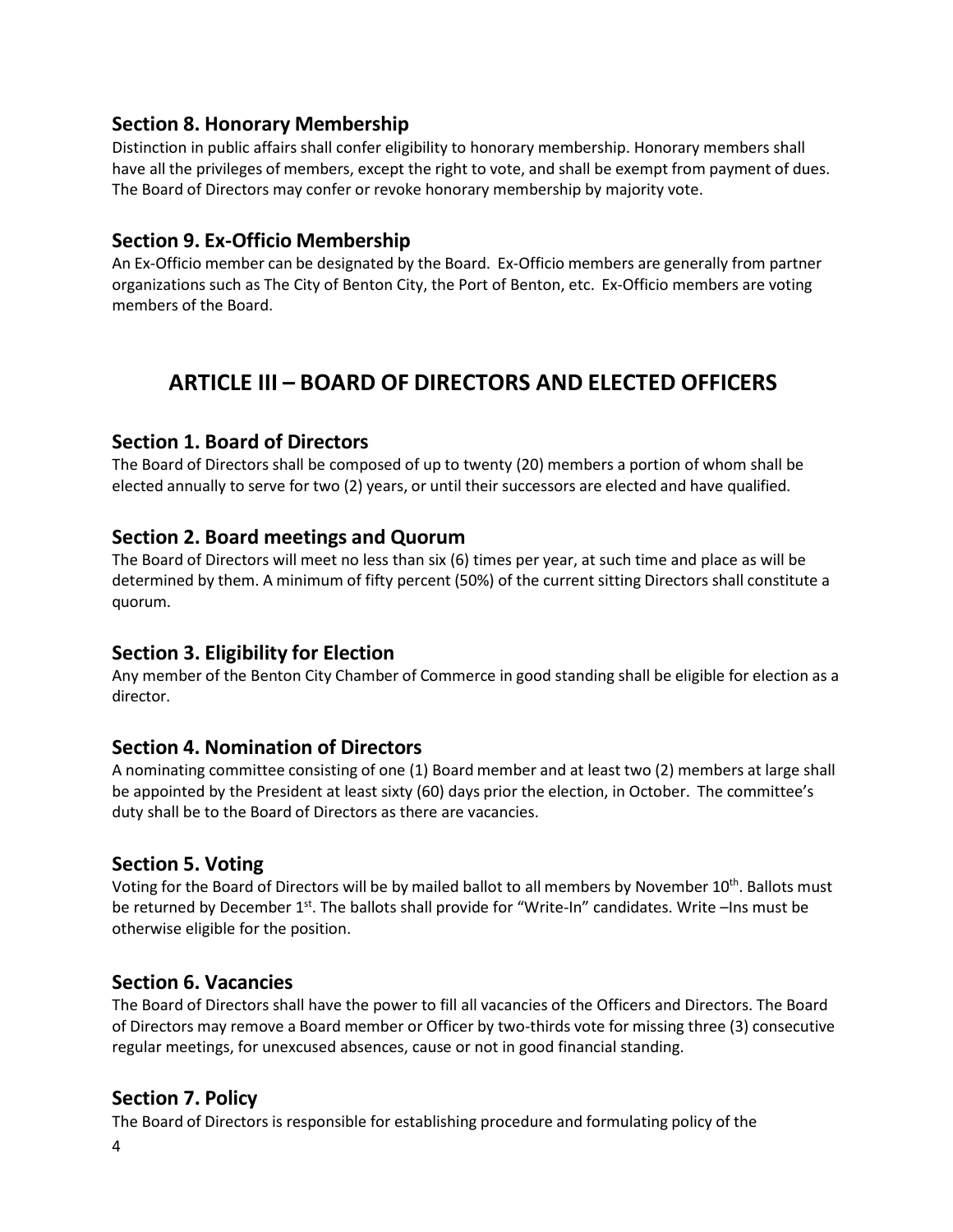organization. It is also responsible for adopting all policies of the organization.

### **Section 8. Indemnification**

The Chamber may, by resolution of the Board of Directors, provide for indemnification by the Chamber of any and all current or former officers, directors and employees against expenses actually and necessarily incurred by them in connection with the defense of any action, suit, or proceeding in which they or any officers, directors, or employees of the Chamber, except in relation to matters as to which such individuals shall be judged in misconduct in the performance of duty and to such matters as shall be settled by agreement predicated on the existence of such liability for negligence or misconduct.

# **ARTICLE IV – OFFICERS**

### **Section 1. Election of Officers**

The Board of Directors (new and retiring) shall reorganize for the coming year at the last Board meeting in December. All officers shall take office on the first day of the new fiscal year and serve for a term of two (2) years or until their successors assume the duties of office. They shall be voting members of the Board of Directors.

#### **A. President**

- Act as the Chief Executive Officer and Board of Directors Chairperson of the Benton City Chamber of Commerce.
- Preside at all meetings of the membership and the Board of Directors.
- Execute all instruments of a legal nature on behalf of the Benton City Chamber of Commerce.
- Represent the Benton City Chamber of Commerce at all civic functions and affairs.
- Regularly contribute to all Chamber related projects, events and/or initiatives.
- Attend all General Membership & Board of Directors Meetings.
- Appoint all committees and designate the Chairperson and shall serve as Chairperson for the term of the current President.
- Discharge the duties of any officer in the event of resignation or forfeiture of office until a new officer is elected.
- The President shall annually appoint an Auditing Committee to audit the books of the Treasurer.
- Understand the Bylaws of the Benton City Chamber of Commerce.

## **B. Vice President**

- Act as the Chief Operating Officer of the Benton City Chamber of Commerce.
- Perform the duties of the President during the absence, resignation or forfeiture of the acting President.
- Provide direct oversight of the actions of the President.
- Regularly contribute to all Chamber related projects, events and/or initiatives.
- Attend all General Membership & Board of Directors Meetings.
- Perform other duties as may be assigned.
- Understand the Bylaws of the Benton City Chamber of Commerce.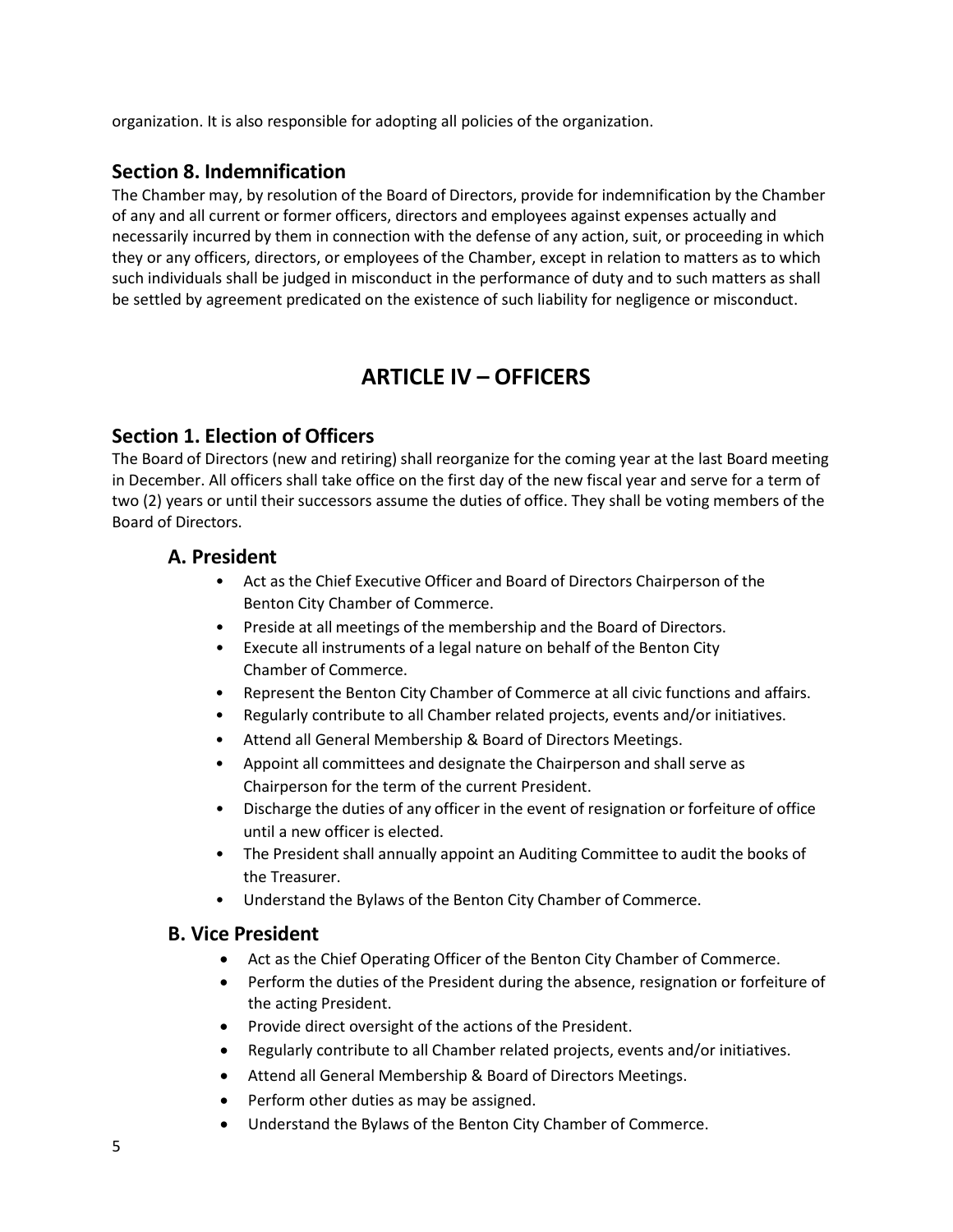## **C. Secretary**

- Act as the Chief Administrative Officer of the Benton City Chamber of Commerce.
- Conduct the official correspondence.
- Preserve all books, documents, and communications.
- Maintain an accurate record of the proceedings of all meetings.
- Must supply President with a copy of minutes at least one (1) week prior to meetings. Must have copies of minutes available to members at meetings.
- Regularly contribute to all Chamber related projects, events and/or initiatives.
- Attend all General Membership & Board of Directors Meetings.
- Deliver all books, records, and property of the Benton City Chamber of Commerce in their possession to their successor at the expiration of their term in office.
- Understand the Bylaws of the Benton City Chamber of Commerce.

## **D.Treasurer**

- Act as the Registered Agent and Chief Financial Officer of the Benton City Chamber of Commerce.
- Receive and disburse the funds of the Benton City Chamber of Commerce.
- Keep all the money of the Benton City Chamber of Commerce, deposited in its name and keep books of all accounts.
- Make a monthly reconciliation financial report to the membership.
- Regularly contribute to all Chamber related projects, events and/or initiatives.
- Attend all General Membership & Board of Directors Meetings.
- Deliver all books, records, and property of the Benton City Chamber of Commerce in their possession to their successor at the expiration of their term in office and/or in the event of resignation or forfeiture from office.
- Preparation of tax documents in cooperation with the Board of Directors.
- Execute a minimum of five (5) hours of BC COC related work per month.
- Understand the Bylaws of the Benton City Chamber of Commerce.

## **E. Director of Public Relations**

- Act as the Chief Public Relations Officer of the Benton City Chamber of Commerce.
- Regularly contribute to all Chamber related projects, events and/or initiatives.
- Attend all General Membership & Board of Directors Meetings.
- Regularly communicate Chamber related programs, memberships and events to the citizens of Benton City and the general public in both printed and non-printed marketing material.
- Publish a minimum of two (2) Chamber Newsletters per month while in office.
- Design and publish all Chamber related marketing materials as needed or assigned in a timely manner.
- Provide graphic designs, account passwords/general information, and transition material at the end of position term.
- Understand the Bylaws of the Benton City Chamber of Commerce.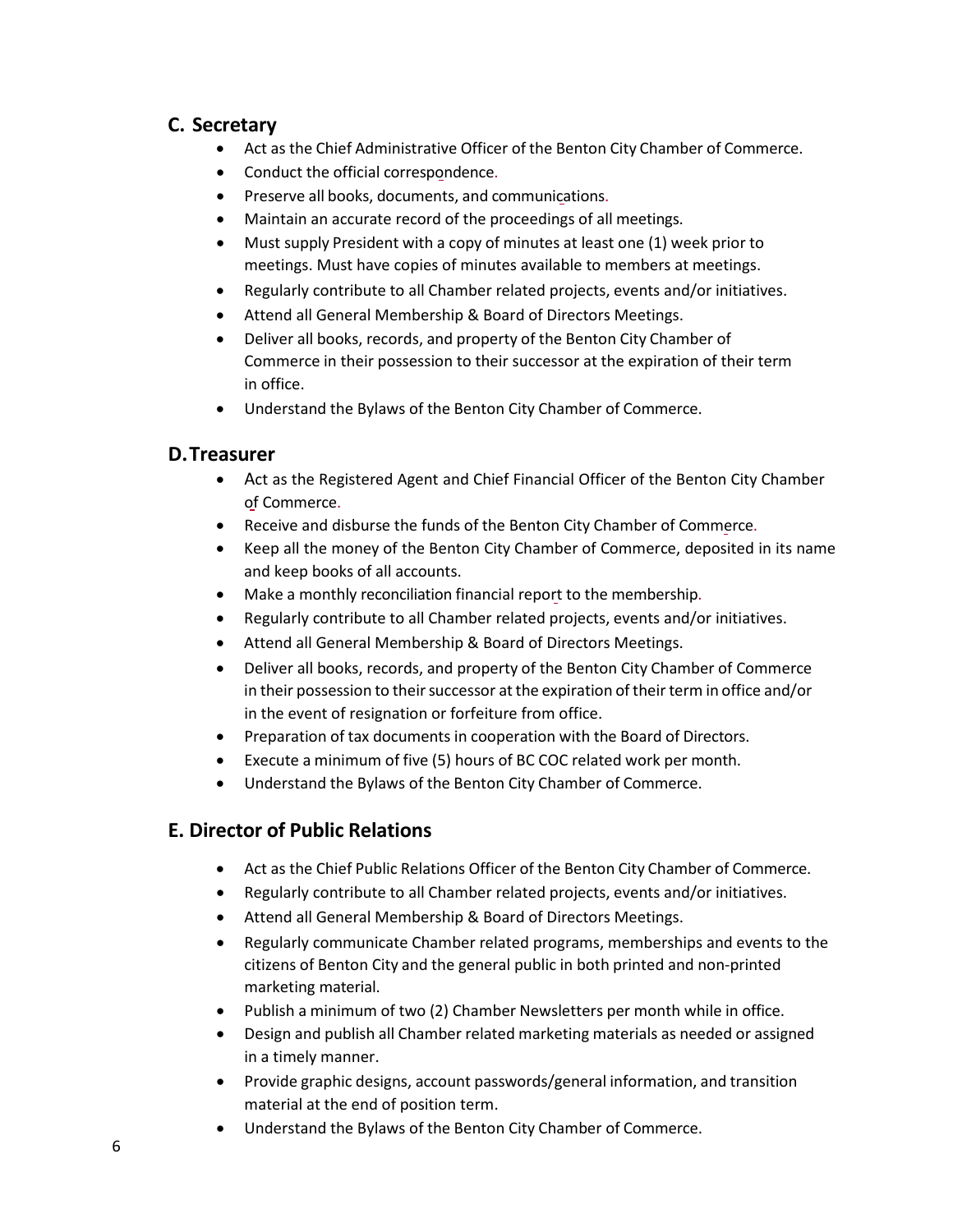### **F. Administrative Coordinator**

- Be a member of the Board of Directors.
- Coordinate staffing of the Chamber's main office hours of operation.
- Regularly contribute to all Chamber related projects, events and/or initiatives.
- Attend all General Membership & Board of Directors Meetings.
- Be responsible for supplies management of the Chamber main office.
- Shall have purchasing power and a monthly budget as overseen by the Chamber Treasurer and Chamber President. All receipts will be stored and given to the Treasurer on a regular basis.
- Ensure all printed marketing materials for the Chamber and it's members are nicely displayed in the main office.
- Coordinate with Board of Directors with contact information and/or general notes from community members.

#### **G.Executive Committee**

The Executive Committee shall act for and on behalf of the Board of Directors when the Board is not in session, but shall be accountable to the Board for its actions. The President shall serve as the chair of the Executive Committee. And the immediate past President shall serve as an exofficio member of the executive committee. In the absence of the immediate past president the President may with the approval of the Board appoint a past President who is in good standing. The Executive Committee shall assist the President with the Executive Director's Evaluation.

#### **Section 2. Indemnification**

The Chamber may, by resolution of the Board of Directors, provide for indemnification by the Chamber of any and all of its officers or former officers as spelled out in Article III Section 1 and Article IV Section 1 of these bylaws.

#### **Section 3. Meetings**

The Executive Committee shall meet at the discretion of the President as needed to conduct the Chamber's business.

#### **Section 4. Quorum**

A majority of the Committee members present at the meeting shall constitute a quorum.

#### **Section 5. Maintenance**

All property maintenance projects shall be the responsibility of the Executive Committee to discuss, review and approve all expenditures. In the event of an emergency, all Executive Committee members shall be given authority to make necessary arrangements to prevent any further loss on the property.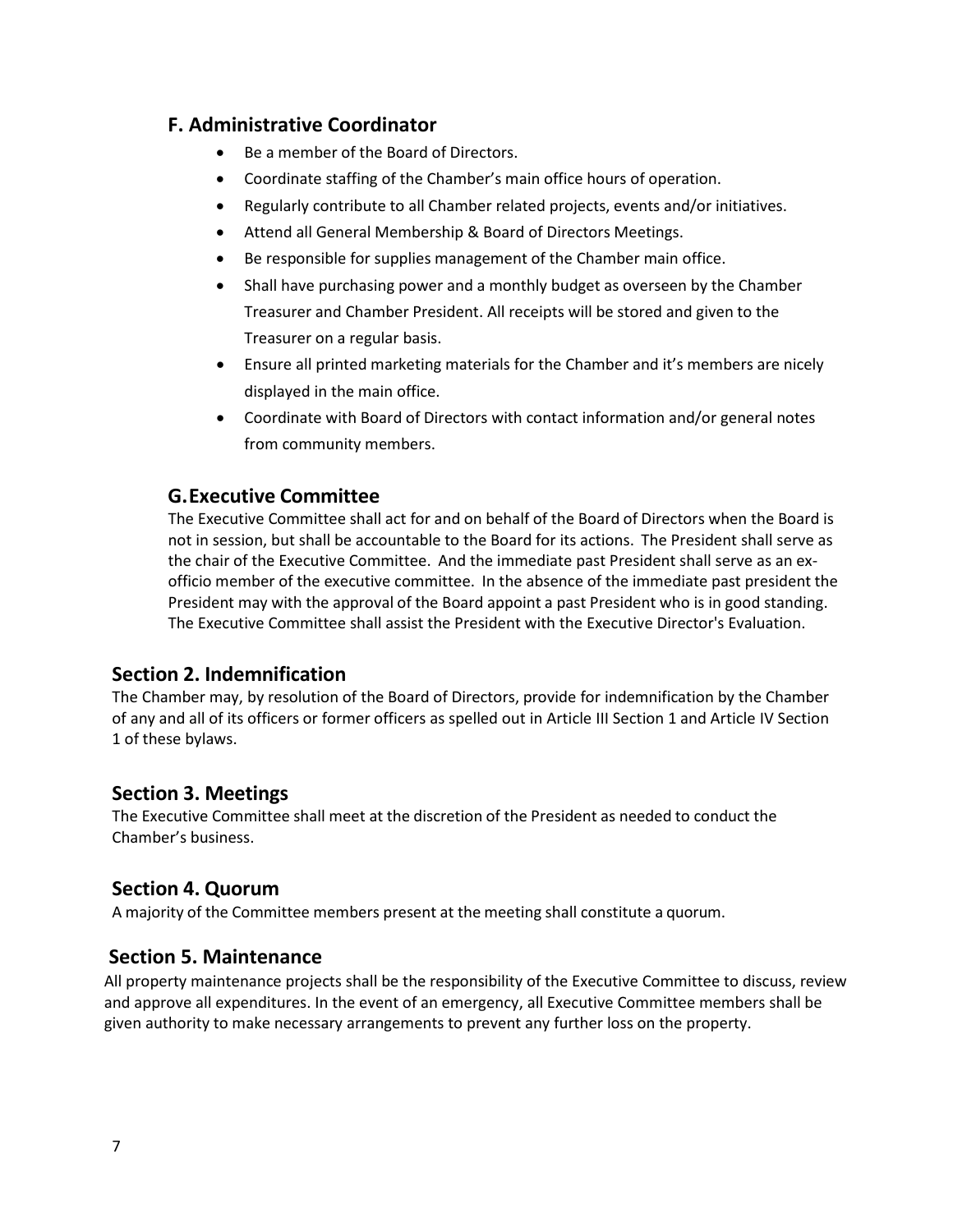# **ARTICLE V – COMMITTEES**

#### **Section 1. Authorization**

The Board of Directors shall authorize and define the powers and duties of all committees and shall divide the responsibility of same equally among all Board members who, in turn, will be directly responsible to the President for their committees. These responsibilities shall be reviewed annually.

## **Section 2. Committee Members**

The President shall appoint all committees, subject to confirmation by the Board of Directors.

## **Section 3. Obligations**

It shall be the function of the committees to investigate and make recommendations. No committee shall represent the Benton City Chamber of Commerce in advocacy or opposition to any project without specific confirmation of the Board of Directors or membership.

## **Section 4. Scholarship**

The Benton City Chamber of Commerce Scholarship will be used to reward one (1) graduating Kiona-Benton City High School student with \$500 towards their continued higher education. Additional scholarships and/or changes to the scholarship amount can be made by a majority vote of the Board of Directors. Recipients are required to submit necessary funding information for the college and/or technical school's accounts receivable department for payment processing.

# **ARTICLE VI – PERSONNEL**

#### **Section 1. Authorization**

It shall be the responsibility of the Board of Directors to fill the position of Executive Director, Visitor Information Center Administrator, Marketing & Public Relations Director and any & all other paid staff. Paid staffshall be Independent Contractors of the Chamber and shall have signed yearly contractual agreements with the Board of Directors outlining duties, expectations, compensations and more. Compensated personnel shall serve at the will and pleasure of the Board of Directors and shall have no property right by virtue of such employment. The final selection or termination of compensated personnel shall be by majority vote of the Board of Directors.

## **Section 2. Duties**

It shall be the responsibility of the Executive Director to prepare, present and be the representative of the Benton City Chamber of Commerce Board of Directors at community partner funding request negotiations such as the City of Benton City. All proposals and contractual agreements shall be presented to the Board of Directors prior to signing.

It shall be the responsibility of the Executive Director with direction from the Board of Directors, to outline additional compensated personnel duties and compensated amounts.

# **ARTICLE VII – MEETINGS**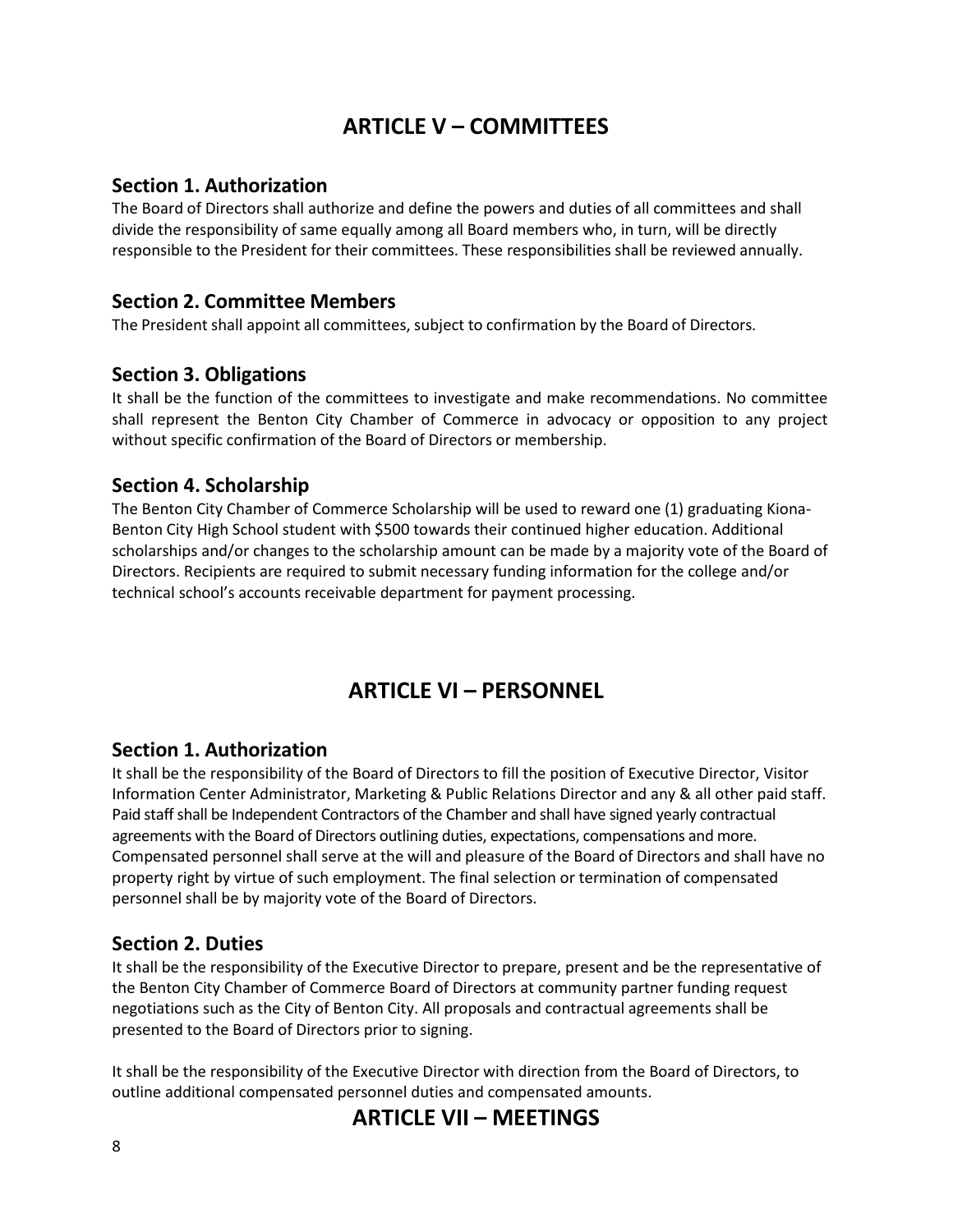### **Section 1. General Membership Meetings**

Regular meetings of the Benton City Chamber of Commerce shall take place not less than once per month at such place as determined by the Board of Directors. The meetings shall be open to the general public.

## **Section 2. Special meetings**

A special meeting of the general membership or of the Board of Directors shall be called by the President upon the written request of ten (10) members, the majority of the Board or at the Presidents discretion. Announcement of a special meeting should be made with electronic notification.

### **Section 3. Annual Meeting**

The annual meeting of the Chamber shall be held during December of each year at a general membership meeting of the Chamber.

# **ARTICLE VIII – AMENDMENTS**

### **Section 1. Bylaw Amendments**

These bylaws may be amended by two-thirds (2/3) vote of the quorum present at any regular or special meeting of the Board of Directors of the Chamber of Commerce. Notice of the proposed change(s) shall be announced at a general membership meeting prior to the Board meeting and made available to those members not less than seven (7) days prior to such meeting.

# **ARTICLE IX – FINANCIAL MANAGEMENT**

## **Section 1. Fiscal year**

The fiscal year shall be the calendar year.

#### **Section 2. Debt**

Debt is defined as any financial liability that incurs an interest payment or obligation whatsoever. Only the Board of Directors, by a two-thirds (2/3) majority vote, shall have the authority to incur debt.

#### **Section 3. Purchasing**

It is the policy of the Chamber, to the greatest extent possible, to make purchases from member businesses. When more than one business offers goods or services needed and the anticipated costs exceed one thousand five hundred dollars (\$1,500) the purchase shall be made by competitive bid or approved by Committee.

#### **Section 4. Bids**

When required a bid shall be based upon a written set of specifications distributed to all interested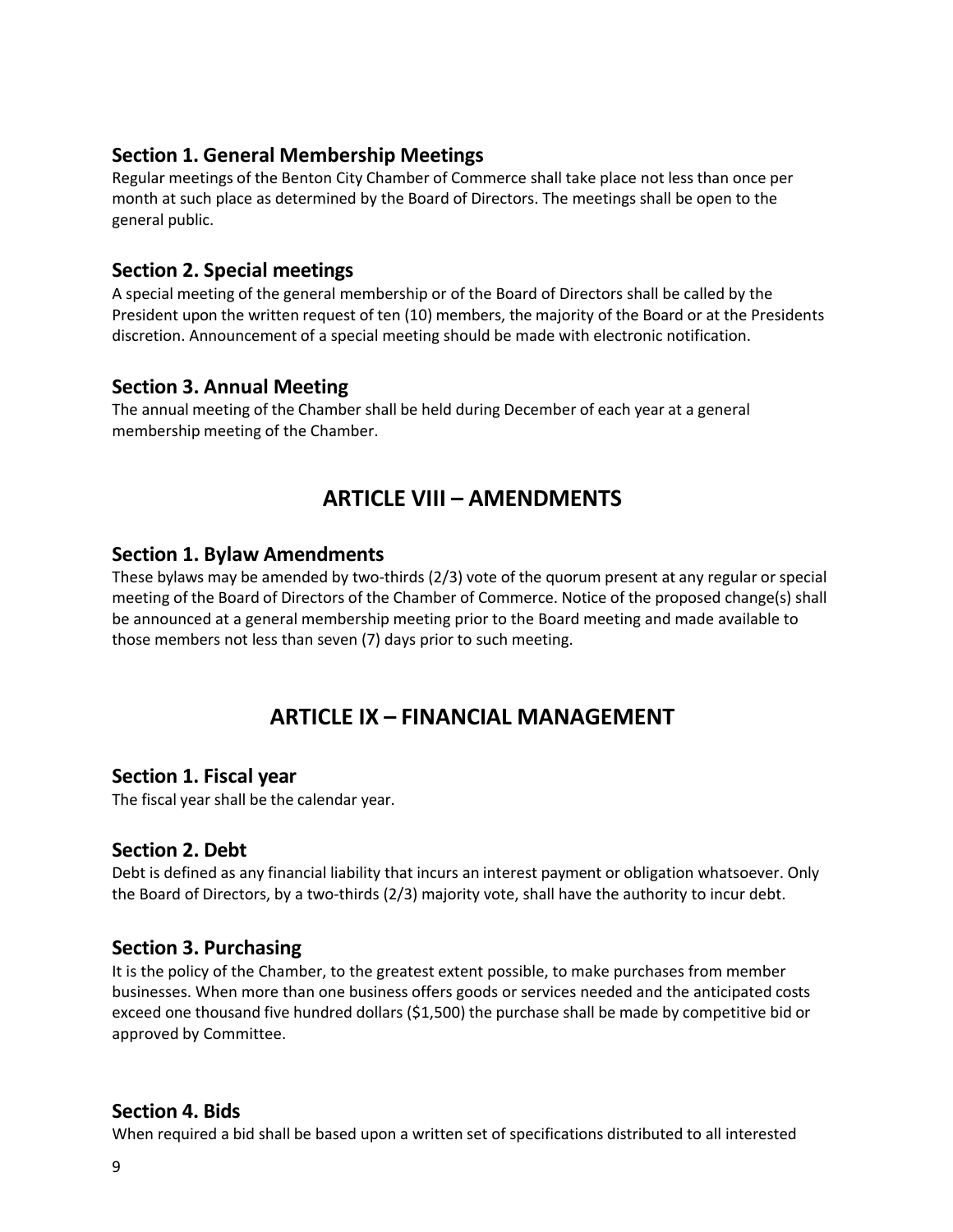bidders. Bids and bid specifications shall be posted on electronic media for a minimum of two (2) weeks. In the absence of three (3) responsive bids, a sole source purchase may be made.

## **Section 5. Contracts**

Only the Board of Directors by a two-thirds (2/3) two-thirds vote shall have the authority to enter into any contractual obligations.

## **Section 6. Annual Budget**

The Chamber shall have a balanced budget. The treasurer shall submit a proposed budget to the executive committee no later than the first meeting in October of each year and will be approved no later than December 31st.

## **Section 7. Accounts**

Accounts with financial institutions shall be opened by the Treasurer at the direction of the Executive Committee. Two (2) signatures shall be required on all checks exceeding seven hundred fifty dollars (\$750). The Authorized signatories shall be the Executive Director plus any member(s) of the Executive Committee on the account.

## **Section 8. Cash controls**

For any event sponsored by the Chamber that includes cash sales the following minimum guidelines shall be required:

- A. Two (2) persons shall count and verify the petty cash-box.
- B. Numbered tickets shall be issued with the till. When script is used the script shall be pre-numbered. Separate tills for script or tokens shall be used when they are issued at any Chamber sponsored event.
- C. Immediately following each event, the total ticket sales will be reconciled to the cash in the till by the salesperson and a second counter.
- D. Provisions shall be made with our bank for off-hour deposits. All cash shall be deposited immediately after being reconciled following each event.
- E. The Treasurer shall have the authority to impose additional controls as he/she deems necessary.

The Treasurer and Administrative Coordinator are authorized to manage petty cash. Said petty cash account may be in the form of cash, checks or debit card purchases. The Executive Director will hold such debit card and may not exceed any transaction of two hundred and fifty dollars (\$250) without informing the Treasurer prior to purchase. The Executive Director may designate other members to use the debit card. The designated member must provide receipts or documentation of purchases and reconciliation of such purchases will be controlled by the Treasurer. A record of incoming and outgoing monies shall be kept in the Chamber's books and shall be reconciled at least monthly. Cash in the office is to be discouraged. To the extent it is necessary to maintain cash in the office it shall be secured in a locked cabinet. All monies in the locked cabinet must be deposited every two (2) days.

## **Section 9. Bookkeeping**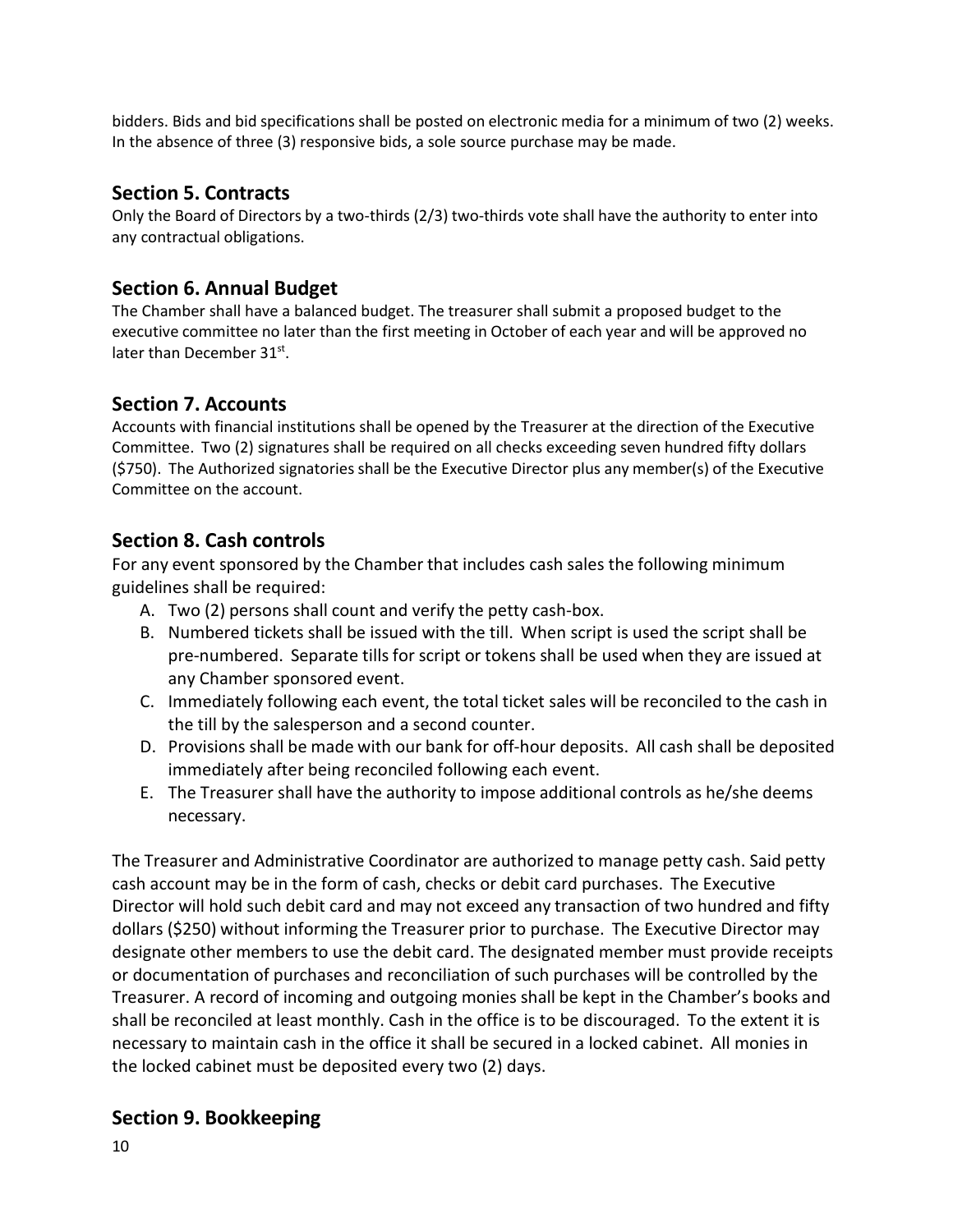The Chamber personnel shall receive and disburse the funds of the Chamber and keep its books. Funds received shall be deposited within two (2) business days. Disbursements shall be made for appropriate Chamber business and shall be reviewed monthly by the Board of Directors. The Chamber office personnel shall keep all records of membership, billings, and accounting of dues in its books. Responsibilities within the bookkeeping process are as follows:

**Office staff** shall perform all data entry including funds received, billings, bills to be paid, hours worked by staff, tracking of petty cash, records of membership, etc., and shall prepare checks to pay bills, payroll, and quarterly payroll taxes.

The **Executive Director** shall review the bookkeeping work of the office staff to ensure the accuracy of the Chamber's books. The Executive Director may sign checks and authorize debit purchases in amounts up to \$1500 without a majority of the Executive Committee.

The **Treasurer** shall work with the office staff and Executive Director of the Chamber to ensure that bookkeeping procedures are being followed, and that all financial obligations of the Chamber are being met. The Treasurer shall reconcile all accounts at least monthly. The Treasurer shall make a monthly report to the Board of Directors of accounts receivable, accounts payable, dues, and the overall financial condition of the Chamber. The Treasurer may sign checks.

A **Certified Public Accountant**, independent of the Chamber office and the Chamber Board of Directors, shall perform an annual review of the Chamber's bookkeeping. Such review may be done quarterly at the Board's direction. The accountant shall also file the annual Form 990 report with the Internal Revenue Service.

# **Article X – Dissolution**

## **Section 1. Decision**

If the Benton City Chamber of Commerce, its officers, directors, and members reach the conclusion that the Chamber is no longer serving its purpose, it is no longer financially solvent, or no longer has the necessary man-power to continue operation, it may be decided to dissolve.

## **Section 2. Voting**

The Board of Directors will vote on the advisability of dissolving the Chamber before asking members to vote. If the board moves by a majority vote to recommend dissolution to the members, each member in good standing will be notified by letter of such a decision and will have the opportunity to vote on the decision. Should the majority of the membership who responds by vote agree with the board recommendation, the Board of Directors will take the necessary legal steps to dissolve the Chamber as a non-profit entity.